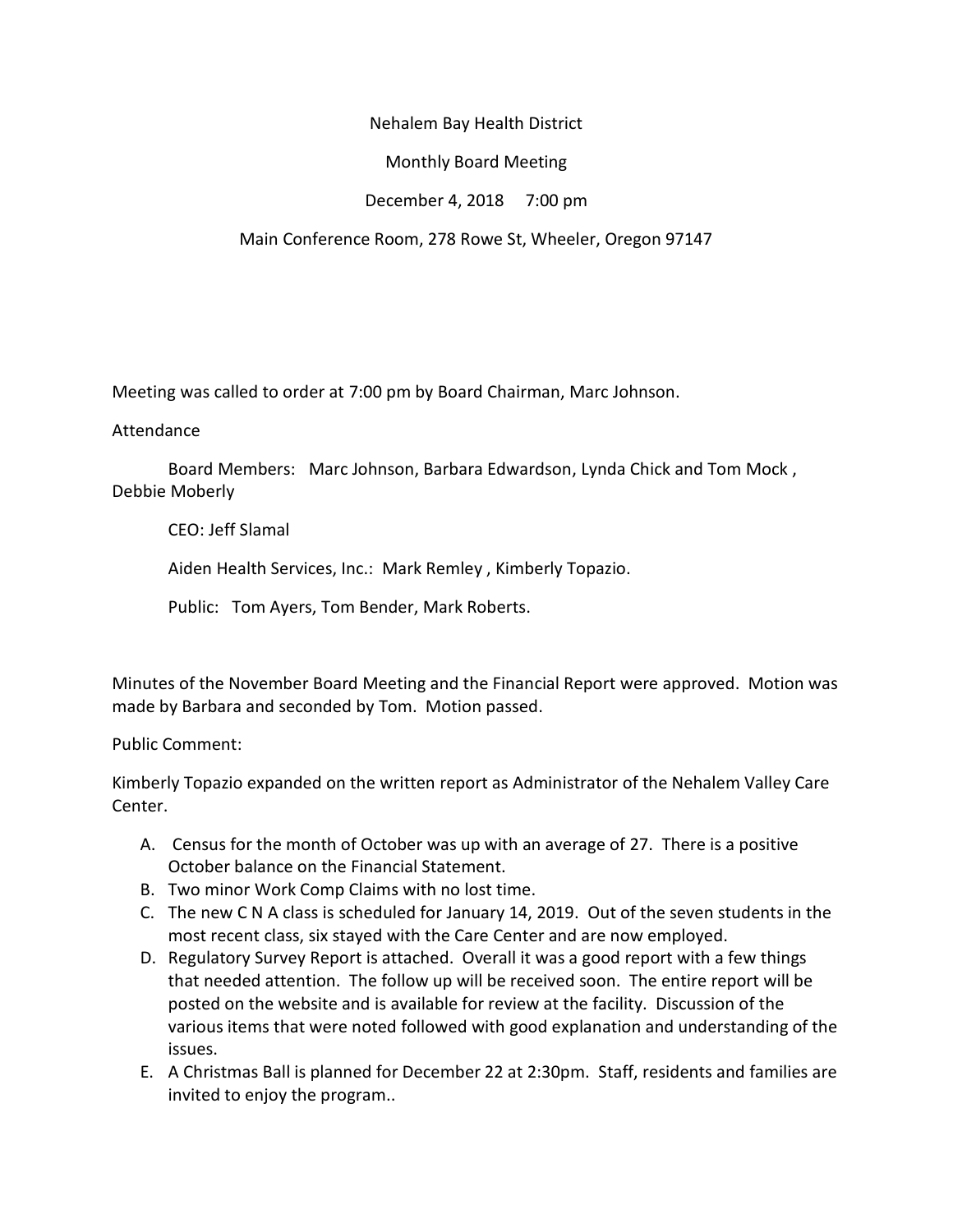- F. Debra Padgett is testing for the state exam and the Federal Exam in January. She has gained a good relationship with staff and residents.
- G. Continuing to work on Staffing issues. That appears to be the number one stumbling block to increasing the census.

Old Business: None

New Business: Conversation by phone with Margaret Banyan of PSU, our strategic planning consultant. It appears there are five "next step" items to be completed:

- 1. Draft of Contract will be sent to the District from Margaret.
- 2. Program time-line will be provided.
- 3. Half day retreats will be planned for late January.
- 4. Public meetings will be planned for January 11 and 12. The data collected at these meetings will be presented at the Half Day retreat later in the month.
- 5. Interview of stakeholders will happen between now and the  $11<sup>th</sup>$  of January. The Board should augment the current list of stakeholders and send to Margaret by Jeff who will collect it from the Board.

Steps after community meetings: Put a survey together with a link on the website to be sent out in stages and to gather a distribution list.

COE Report: Jeff gave the financial status report that is attached. Secretary/Treasurer, Debbie Moberly, will review the financial report monthly and her action is to be included in the minutes as having been accomplished. Debbie is a signer on the accounts.

Jeff reported that we need a written policy to deal with outstanding items on the checking account, i.e., checks that are uncashed or unclaimed property. A roster of outstanding items must be maintained for3 years and then turned over to the State.

Audit Status: The audit will be filed by 12/31/2018. Marc asked that the auditors and the Board have a discussion at the January or February Board meeting.

Tom Mock asked about the timeline of the strategic planning and how the public meetings will be run. Margaret will facilitate the meeting and the Board must encourage attendance and offer any assistance needed for success.

Tom Bender asked if Jeff had any information about the grant that the Rinehart Clinic has received for renovations. Jeff has not been informed of any plans but will follow up.